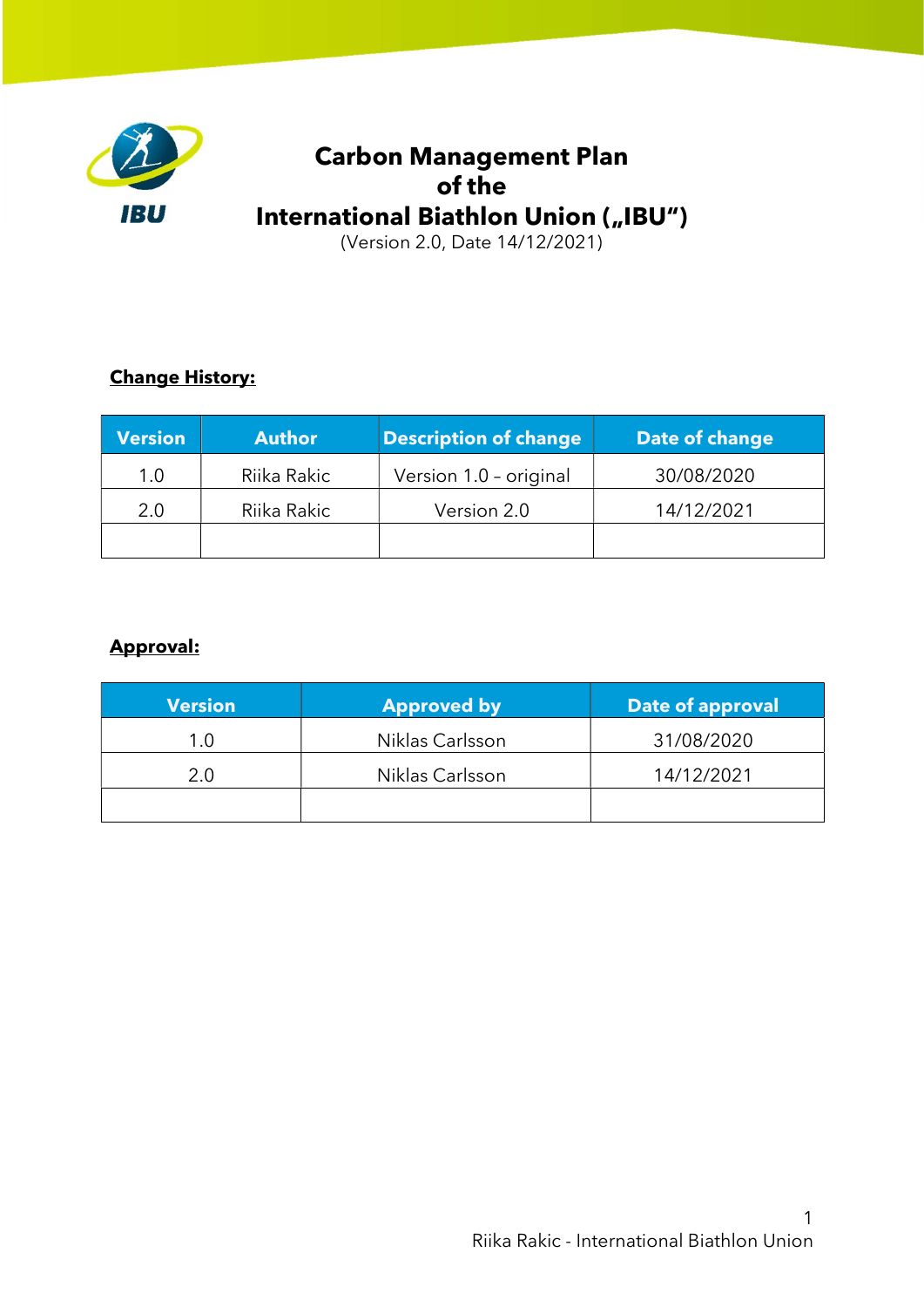

## **TABLE OF CONTENTS**

| 1. |     |                                                                   |  |
|----|-----|-------------------------------------------------------------------|--|
| 2. |     |                                                                   |  |
| 3. |     |                                                                   |  |
|    | 3.1 |                                                                   |  |
|    | 3.2 | Scope 2: Indirect emissions from purchased electricity IBU Office |  |
|    | 3.3 |                                                                   |  |
|    | 3.4 |                                                                   |  |
| 4. |     |                                                                   |  |
| 5. |     |                                                                   |  |
|    | 5.1 |                                                                   |  |
|    | 5.2 |                                                                   |  |
|    | 5.3 |                                                                   |  |
|    | 5.4 |                                                                   |  |
| 6. |     |                                                                   |  |
| 7. |     |                                                                   |  |
| 8. |     |                                                                   |  |
|    | 8.1 | IBU as Organization: Travel Emission Comparison 2020 vs. 2021 19  |  |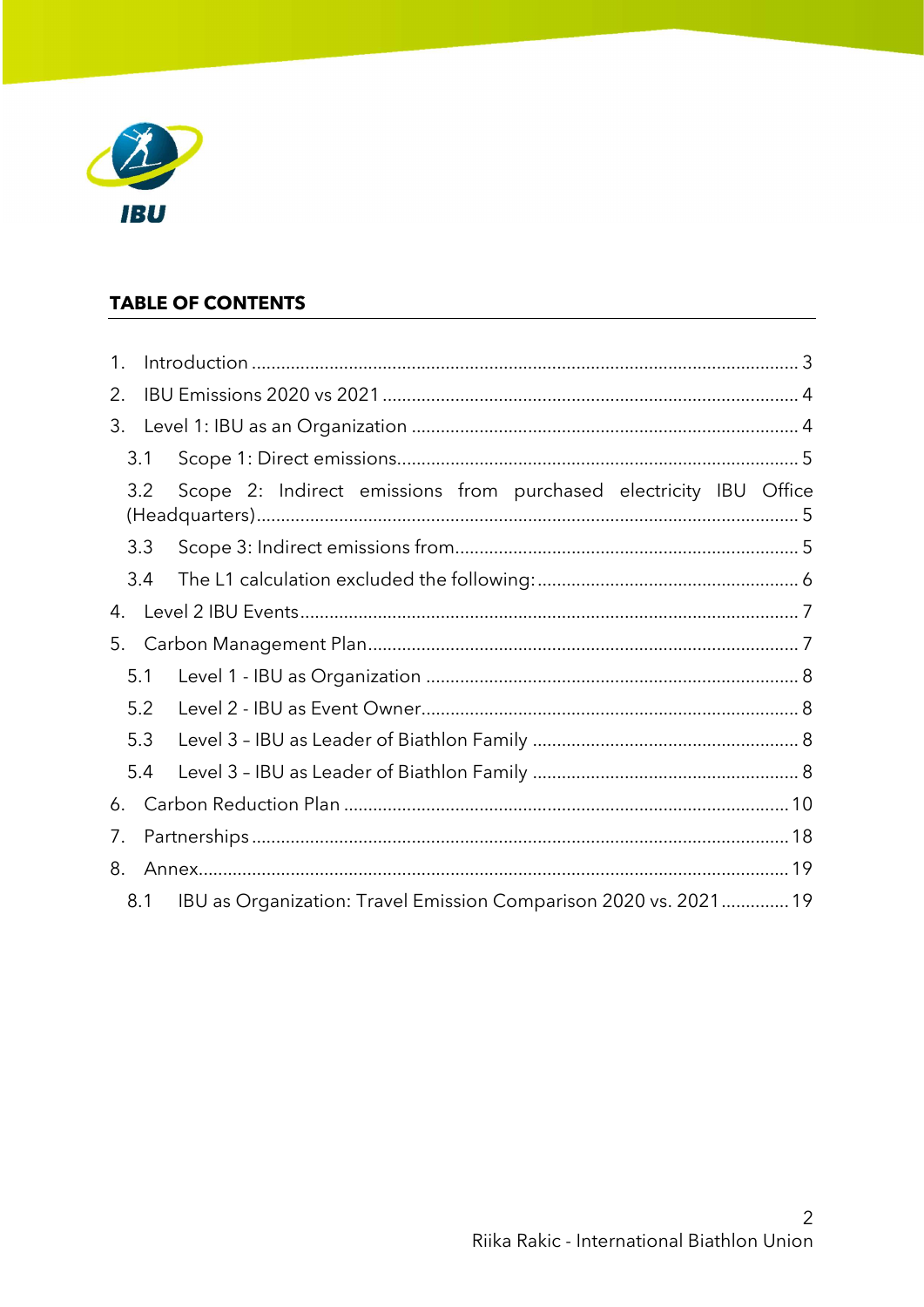

#### 1. Introduction

Reducing greenhouse gas emissions is the best way of combatting climate change and as such, a priority for sport organizations. Many of them, including the IBU, are severely impacted by climate change yet are also significant contributors to the issue through their own activities and events.

Following its Target 26 strategic plan, the IBU has taken the first steps on its climate / carbon journey, such as the "establishment of sustainability initiatives targeted to decrease the footprint of IBU events" and joining the United Nations Sport for Climate (UNFCCC S4C) Action Framework in June 2020.

The IBU renewed its commitment to the UNFCCC S4C framework by joining the Race to Zero campaign in November 2021. The Race to Zero pledge aligns with the IBU's strategic climate goal for 2030 which entails a reduction of 50% of the sport's emissions by 2030, but also includes the commitment to become net zero by 2040.

This IBU Carbon Management Plan 2.0 (2021) represents another step forward, reviewing and refining the concrete actions to be undertaken by the IBU in 2022 that will allow it to lead the global biathlon family by example. It forms a core part of the implementation of the IBU's Sustainability Strategy 2020-2030. It commits the IBU to several measures that will help biathlon realize its strategic climate objectives, *i.e.*, reducing emissions in accordance with its UNFCCC S4C commitment and becoming climate neutral as a sport by 2030. Notably, it represents an expanded scope, moving beyond 'the IBU as an organization' to the 'IBU events' that will be fully included over the next few competition seasons.

In accordance with the IBU's commitment to the Race to Zero, the v3.0 of this document will include a detailed milestone plan, outlining how the IBU aims to meet its pledge for the 50% emission reduction by 2030.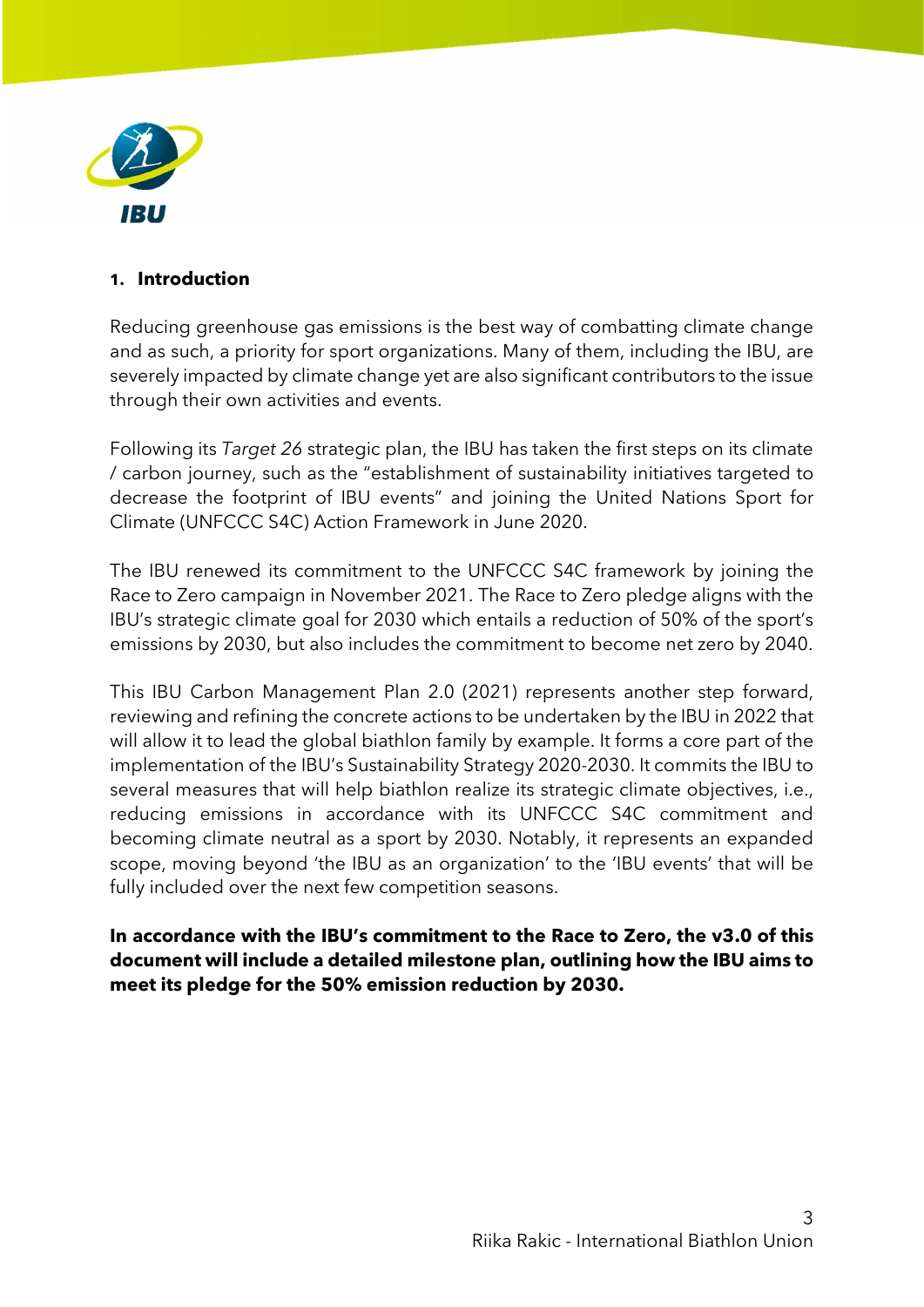

#### 2. IBU Emissions 2020 vs 2021

Greenhouse gas emissions are typically measured in kilograms or tons of "carbon dioxide equivalent" (CO2e). As a starting point, an initial baseline level of CO2e emissions was established for the "IBU as an organization" (Level 1) using available data from the 2019/20 competition season. The 2021 calculations are informed by these figures but represent a qualitatively higher and expanded dataset for Level 1 while including an initial calculation based on the COVID-19 impacted scenario for Level 2, 'IBU Events'.

#### 3. Level 1: IBU as an Organization

The Level 1 or 'IBU as an Organization' includes the IBU headquarters in Anif bei Salzburg, Austria as a facility.

In terms of travel, the following groups of individuals were included in Level 1:

- IBU Executive Board
- IBU staff (including contractors)
- Biathlon Integrity Unit (BIU) staff and Board
- IBU Technical and Athletes Committee members
- IBU Technical officials (IBU appointed)
- IBU media team (contractors)
- IBU accreditation (Plaras), timing & data (SIWI), and anti-doping teams (contractors)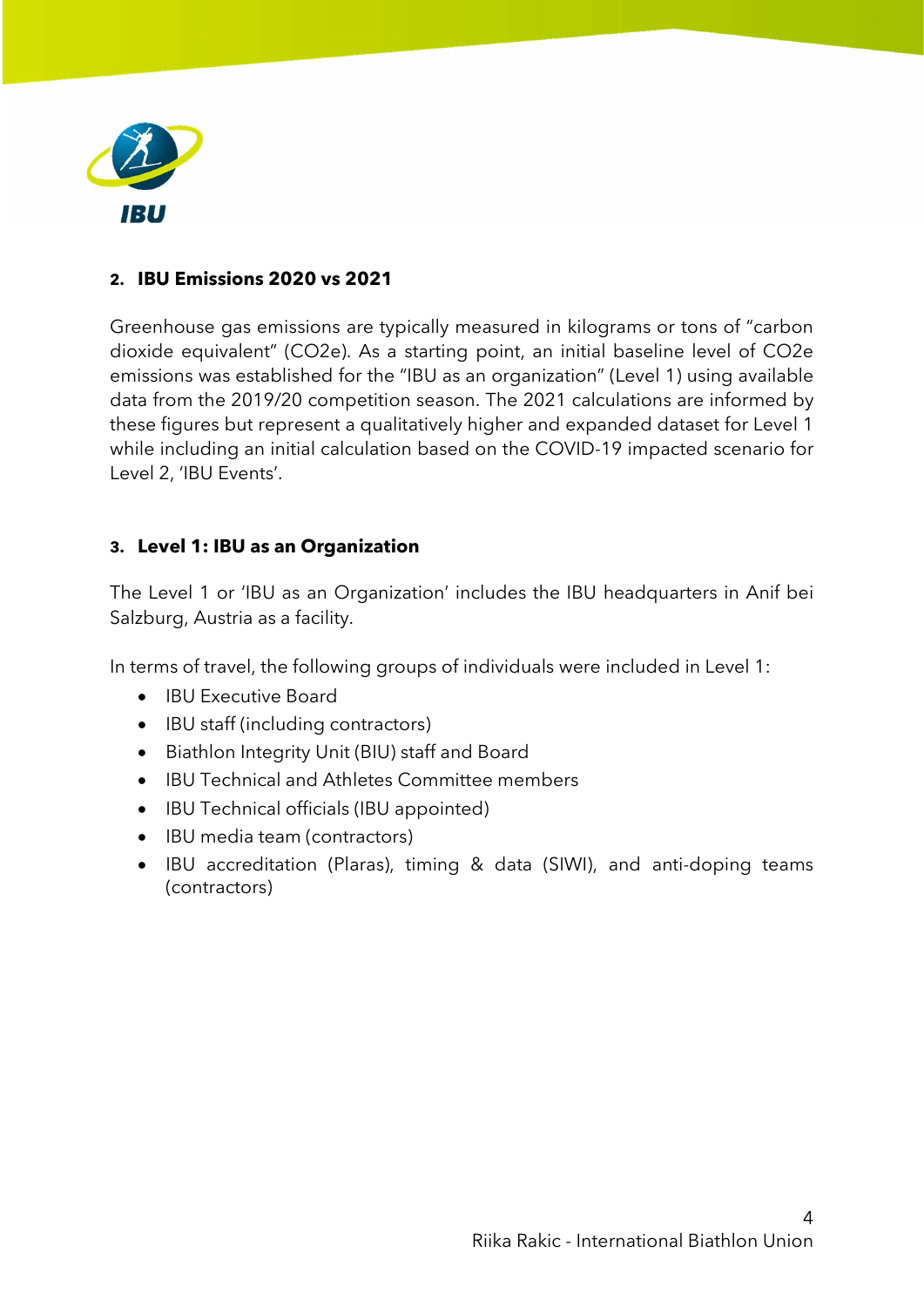

The L1 2021 carbon footprint calculation included the following sources of emissions:

- 3.1 Scope 1: Direct emissions
- IBU Office (Headquarters)
- Heating/Cooling (gas)
	- 3.2 Scope 2: Indirect emissions from purchased electricity IBU Office (Headquarters)
- Power

3.3 Scope 3: Indirect emissions from

- Business travel in leased, rental or employee cars, trains, ferries, or airplanes
- Employee commuting, such as light rail, train, buses, and employee private cars
- Accommodation and board for staff during travel or IBU's own events
- Outsourced shipping & courier services
- Office waste
- Estimates on production of materials and resources, such as furniture, paper, IT.
- IBU's own events including the Presidents' Meeting 2021, OC Meeting 2021, IBU Technical Committee meeting, annual EB meetings and other internal meetings including related overnight stays
- Printing services
- Supply chain embedded carbon for the IBU's material distribution program
- IBU staff uniforms (annual value of multi-year contract)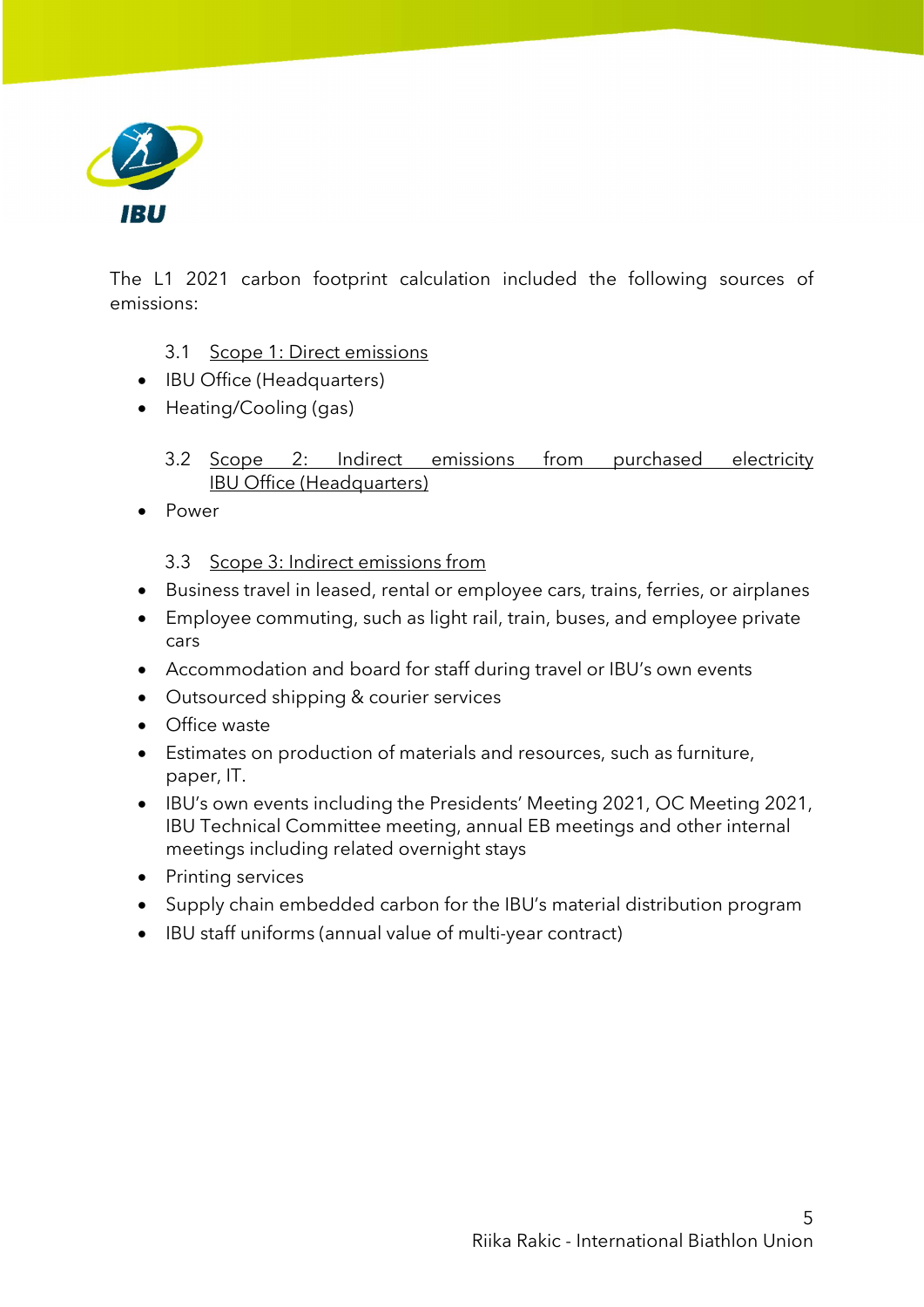

- 3.4 The L1 calculation excluded the following:
- Other supply chain embedded carbon
- Certain IBU's own events such as the IBU-IOC camps and working group meetings
- Digital eco-system

The estimated carbon footprint of the 'IBU as organization' Level 1 covers the twelve months from 1 October 2020 until 30 September 2021 (IBU Reporting Period):

| <b>IBU as Organization</b>  | Season 2021 | Season 2020 | <b>Change</b> |
|-----------------------------|-------------|-------------|---------------|
| <b>IBU Office</b>           | 73'210      | 41'359      | $+77%$        |
| <b>IBU Material Support</b> | 269'044     | n/a         | n/a           |
| <b>IBU Own Events</b>       | 157'900     | 489'900     | $-68%$        |
| <b>IBU Officials Travel</b> | 303'381     | 542'838     | $-56%$        |
| <b>Total CO2e kg</b>        | 799'215     | 1'074'097   |               |
| <b>Total CO2e tons</b>      | 804         | 1'074       | $-25%$        |

| Scope division - 2021      | Scope 1 | Scope 2 | Scope 3 |
|----------------------------|---------|---------|---------|
| <b>IBU</b> as Organization | 31187   | 1099    | 766'928 |
| <b>Total</b> CO2e tons     | 31      |         | 771     |

This calculation covers a period heavily impacted by the COVID-19 pandemic which led to restricted travel activity and fewer IBU's own events delivered. Also, this being the second time that the IBU calculated its organizational carbon footprint, some data are now of higher quality, meanwhile some data are still not available which has led to informed estimates and proxies being used in some cases. Notably, the IBU material support program was only included in 2021 and is calculated based on € value of the goods.

The IBU Office figures for 2021 reflect a full year in the new office building where gas rather than renewable energy is used for heating / cooling.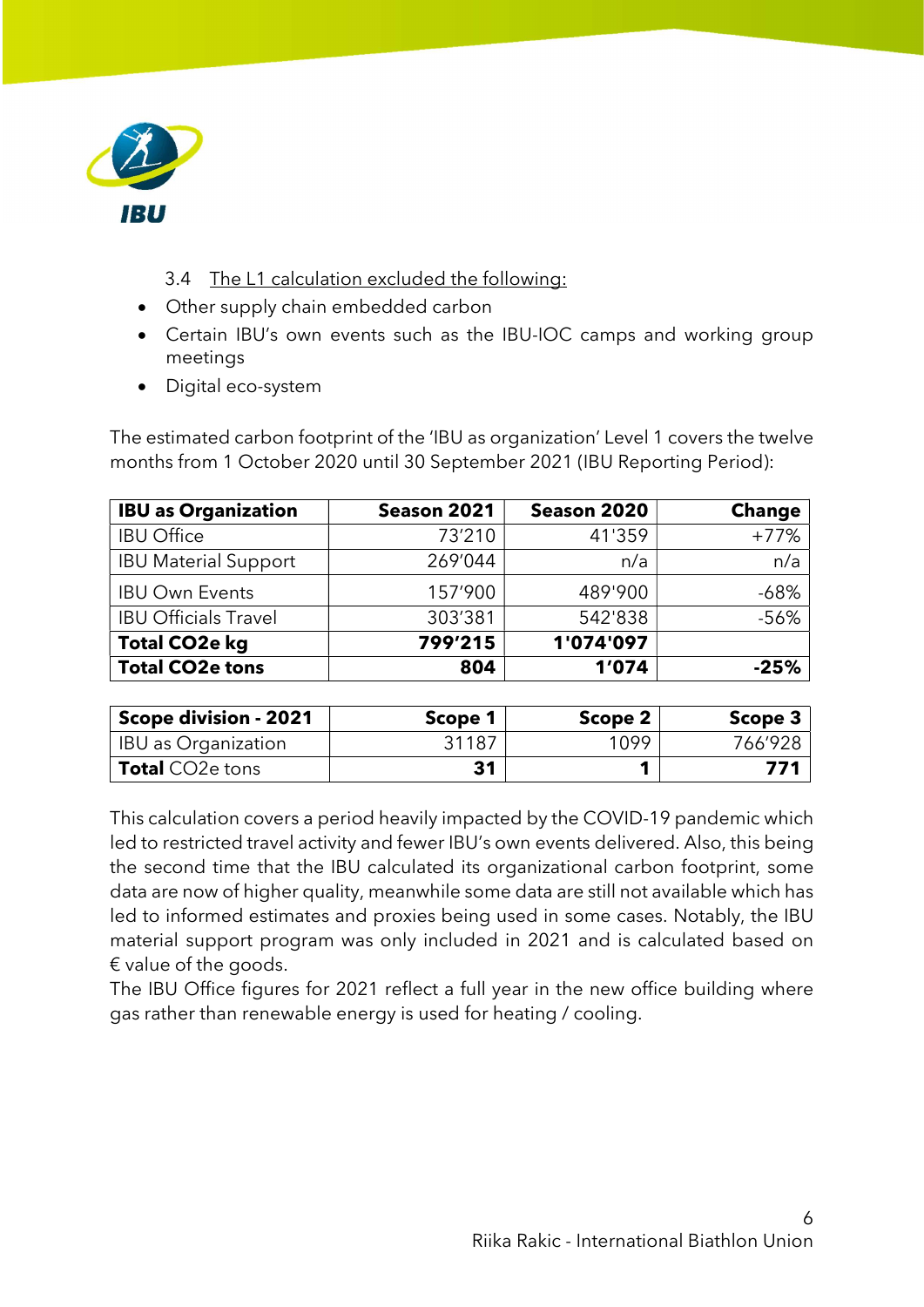

### 4. Level 2 IBU Events

For Level 2, it should be noted that the IBU competition season 2020/2021 followed a special Covid-19 safety plan and comprised a limited number of events and locations. The season also did not feature any overseas competitions and all events took place without spectators. The data represent an extrapolation based on data and calculations by 50% of the organizers using the special IBU CO2 foot printing tool developed by Quantis International.

The estimated carbon footprint of Level 2 covers the IBU competition season from 1 November 2020 - 30 September 2021:

| CO <sub>2</sub> e kg        | Scope 1 | Scope 2 | Scope 3   |
|-----------------------------|---------|---------|-----------|
| IBU World Cups, WCH /       |         |         |           |
| <b>SBWCH</b>                | 526'813 | 87'799  | 3'587'911 |
| <b>IBU Cup, EOCH</b>        | n/a     | n/a     | n/a       |
| Junior Cup, YJWCH           | n/a     | n/a     | n/a       |
| <b>Total CO2e ton</b>       | 527     | 88      | 3588      |
| <b>GRAND TOTAL CO2e ton</b> | 4'203   |         |           |

Due to Covid-19, the IBU and IBU Junior Cups and related championships followed very strict health and safety protocols, which led to a restricted calendar and implied severe participant number limits. As a result, emissions data for these series were not available for 2021.

### 5. Carbon Management Plan

Within the IBU Sustainability Strategy 2020-2030, the strategic objective for the Climate Focus Area is as follows:

Reduce the carbon footprint of biathlon as a sport according to science-based targets (4.5% p.a.) to become climate neutral by 2030, and climate positive latest by 2034.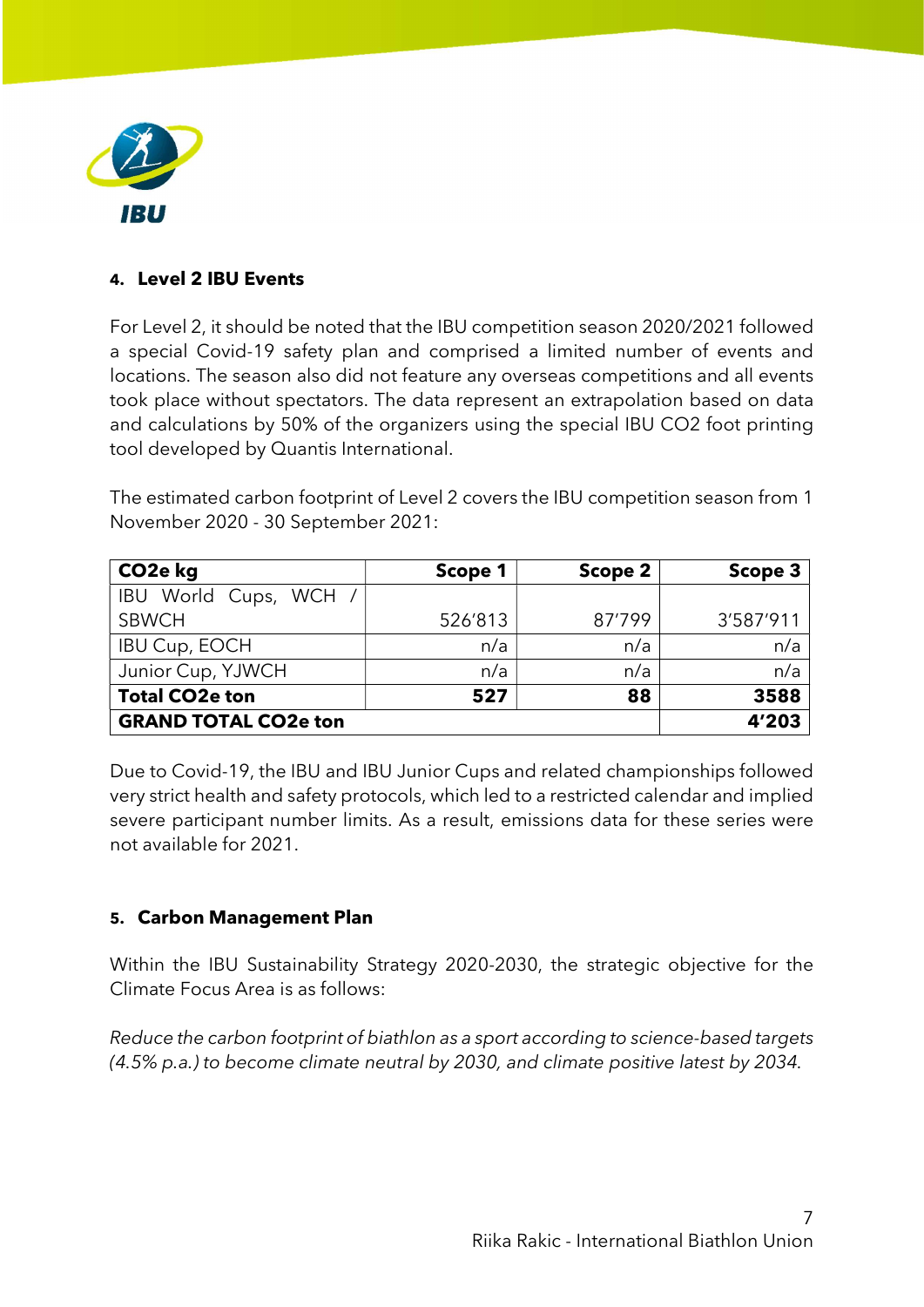

The corresponding high-level targets for the Climate Focus Area per sustainability stakeholder level are as follows:

#### 5.1 Level 1 - IBU as Organization

By 2030, IBU achieves climate neutrality from 2020 emissions baseline for Scope 1- 3 through reduction activities according to science-based targets (4.5% p.a.), primarily in travel and energy use-based greenhouse gases, and through offsets for any residual emissions.

#### 5.2 Level 2 - IBU as Event Owner

100% of WCH from 2027 and 100% of World Cups from 2026 commit to a carbon management program (reduction/offsetting, as for L1) based on science-based targets and achieve climate neutrality by 2030 concerning their event's GHG emissions (Scope 1-3) compared with the baseline of season 2019 (adjusted to account for calendar fluctuations within a four-year period)

#### 5.3 Level 3 – IBU as Leader of Biathlon Family

By 2030, 50% of NFs join UN Sports for Climate Action Framework and/or commit to a carbon management program with individual goals

### 5.4 Level 3 – IBU as Leader of Biathlon Family

By 2030, 100% of IBU partners have express commitments for carbon management and climate action

Achieving these goals will require that the IBU is able to ensure a sustainable delivery of all its business and event operations and has a range of policies and actions in place which limit the negative impact on climate and the environment. In particular, the IBU plans to use and promote the use of renewable energy and implement sustainable mobility measures. It will also work to raise awareness and encourage active participation in the realization of the carbon management plan among all IBU stakeholders.

Considering the difference between seasons in terms of the number of competitions outside of Europe and the global COVID-19 pandemic, the final IBU Event Series carbon footprint baseline will be set to reflect a four-year average (Olympic period 2018-2022), however noting the impact of the pandemic, and reflecting as much as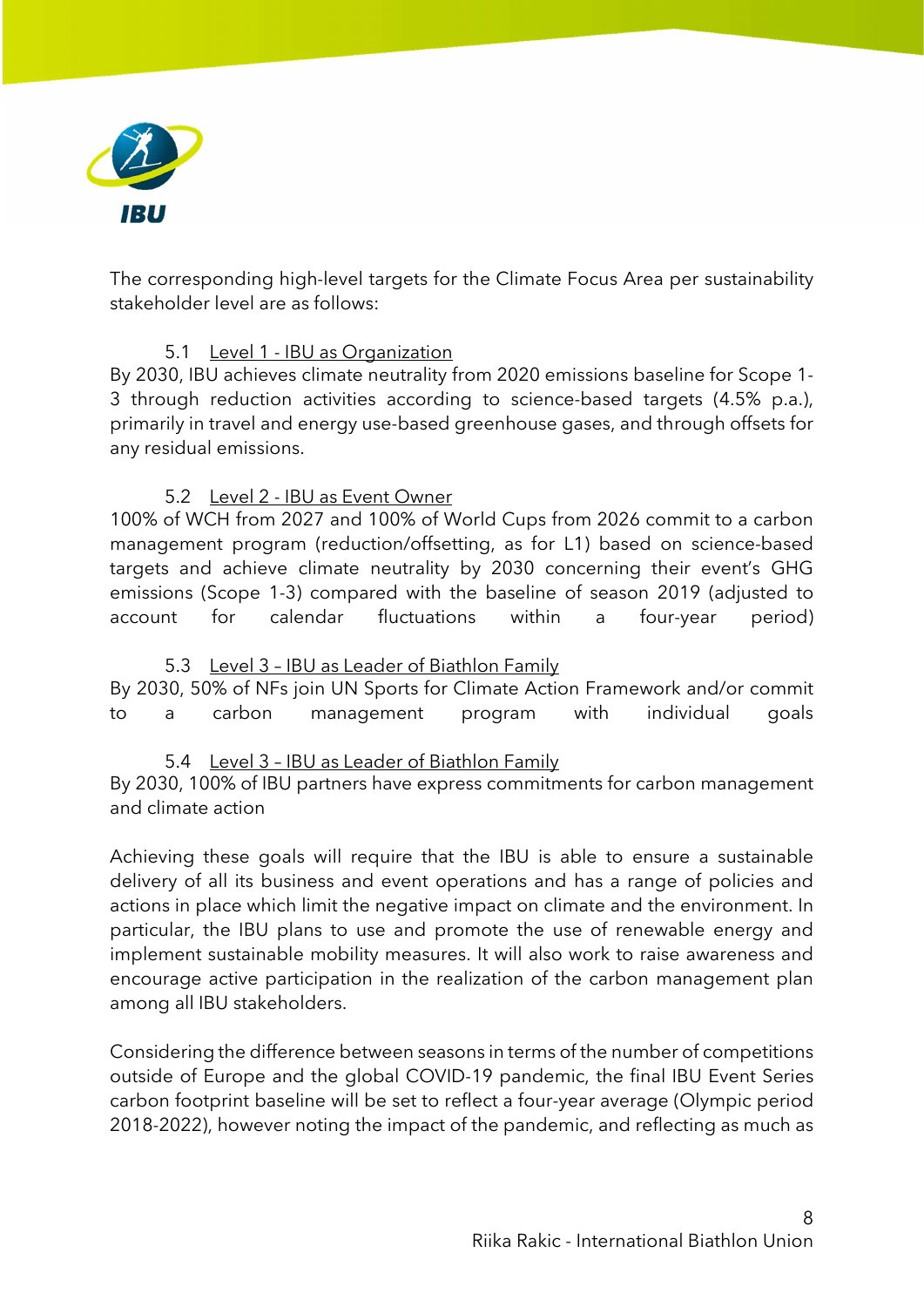

possible the pre-pandemic level in 2019. This four-year average baseline will then be used to determine the carbon reduction milestones going forward. The specific milestones for the Level 2 'IBU Events' will be defined in cooperation with the organizing committees to set targets that are relevant and realistic on the way to 2030. The milestones will generally be based on an annual target of 4.5% for reduction based on the 2019 figures.

The IBU will seek to offset its residual emissions remaining after the carbon reduction measures have been implemented, to ensure that both Level 1 and Level 2 are climate neutral as soon as possible, latest in 2030. Innovative plans will be required to reduce and eventually offset for the impact on climate caused by spectator travel.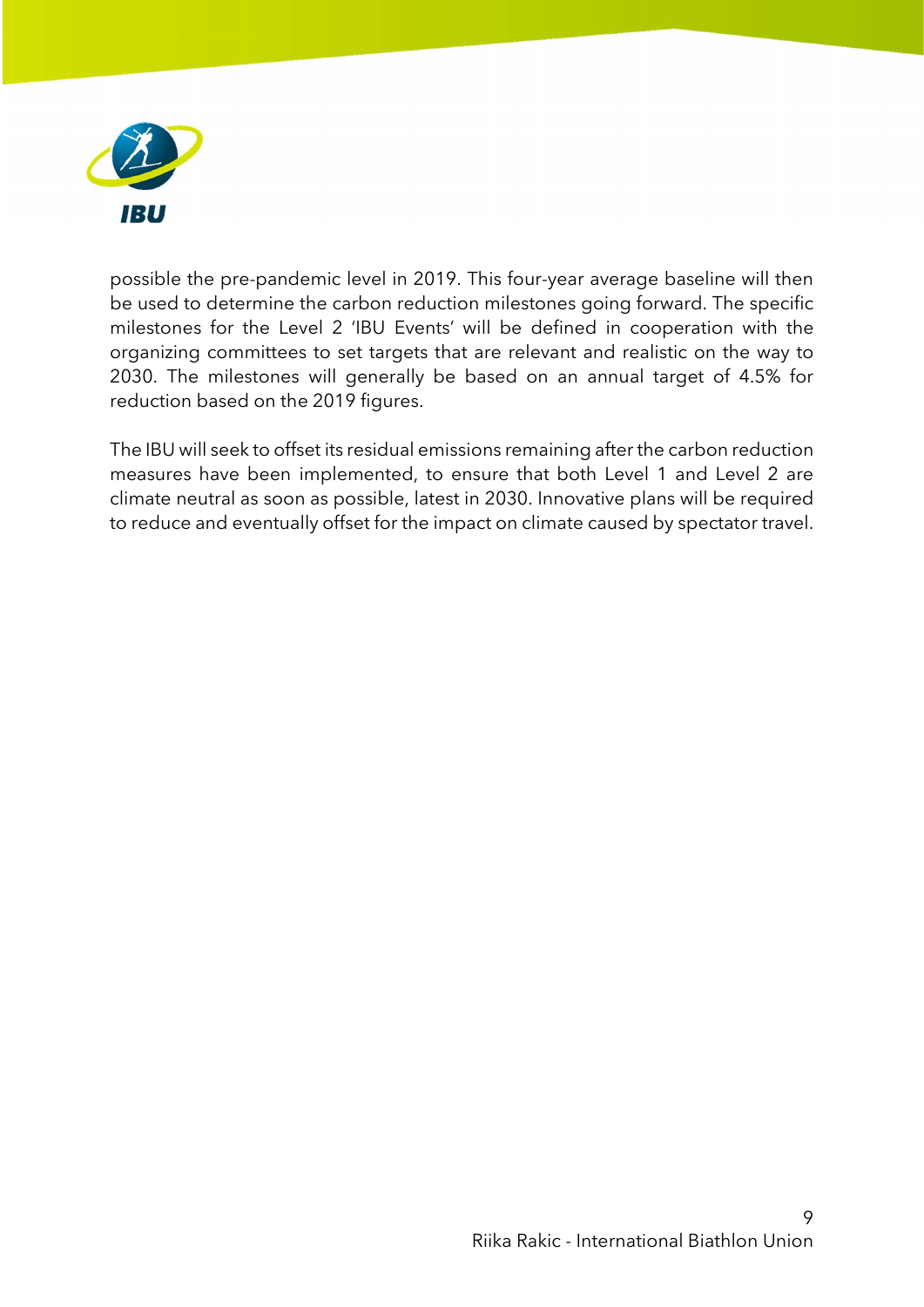

#### 6. Carbon Reduction Plan

At Level 1, the 'IBU as Organization' will reduce its carbon emissions according to science-based targets (4.5% p.a.) annually from the 2019-20 baseline level until 2030. To achieve this target, we will:

- Implement a prioritized list of carbon emissions reduction projects as detailed below.
- Increase stakeholder (IBU/BIU staff and board, committee member, technical official, contractor, service provider and partner) awareness of the importance of reducing energy and fossil fuel consumption so that this principle can be incorporated into their everyday lives.
- Implement policy and procedure changes that will help reduce emissions across the IBU's internal operations.

The activities in the carbon reduction plan will be updated regularly, at least annually, as the program progresses.

|        | <b>Level 1: IBU as Organization</b> |             |                    |                                  |                   |                         |
|--------|-------------------------------------|-------------|--------------------|----------------------------------|-------------------|-------------------------|
| Scope  | <b>Project</b>                      | <b>Lead</b> | Resources By when' |                                  | Status 2021       | <b>Actions 2022</b>     |
| Travel | Transition IBU                      | Sport &     | Admin              | Partial hybrid fleet (3) for two | 3 of 11 cars are  | Increase to 50%         |
|        | corporate cars                      | Events      | (Margit)           | seasons 2020/21 & 2021/22        | hybrid cars (27%) | hybrid or electric cars |
|        | (BMW lease) from                    | (Felix)     |                    | from Sept. 2020 - Based on       |                   |                         |
|        | diesel to hybrid /                  |             |                    | findings, additional cars to be  |                   |                         |
|        | electric cars                       |             |                    | added (hybrid/electric)          |                   |                         |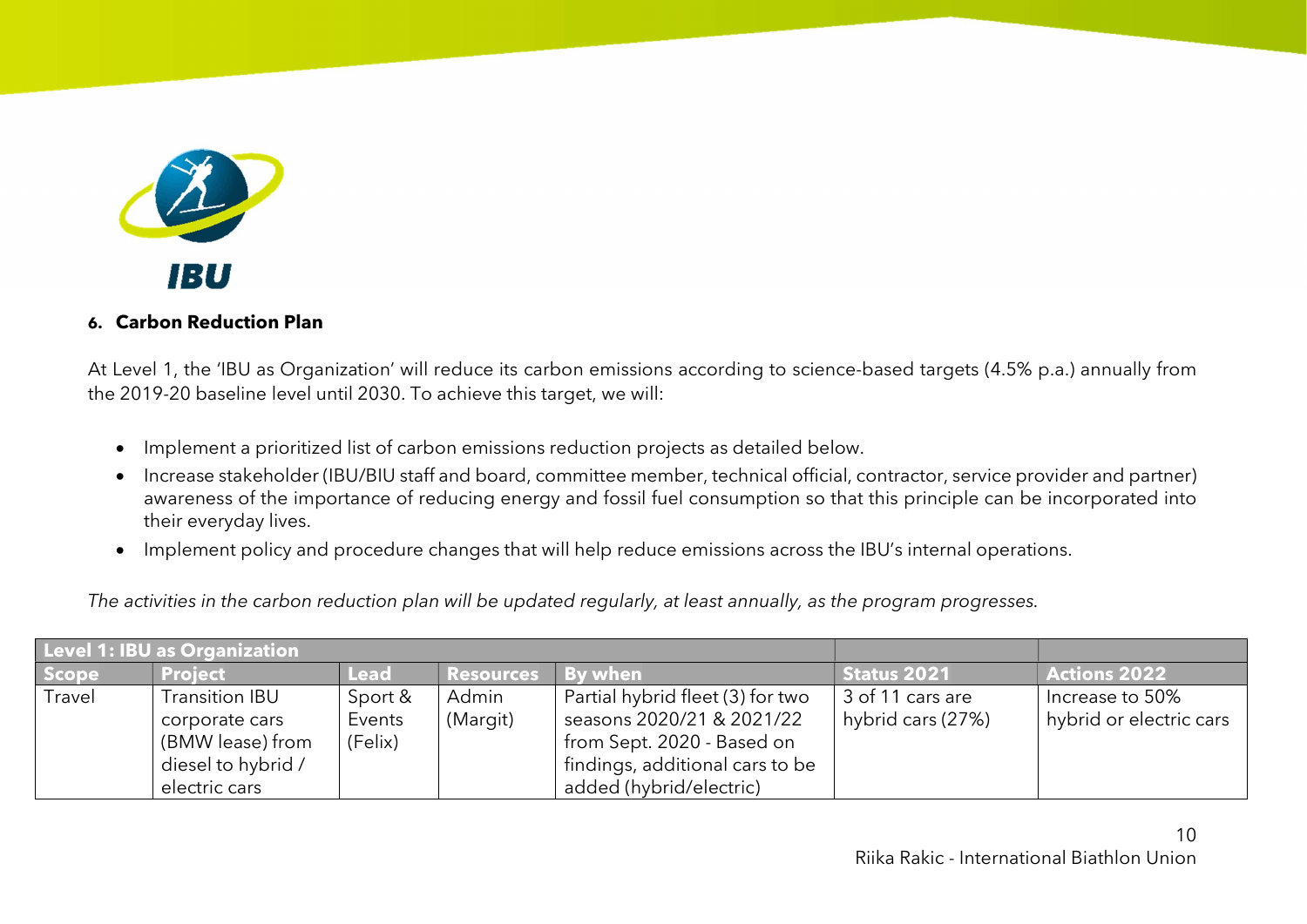

| Travel | Implement IBU-<br>owned recharging<br>station for staff and<br>visitors                                           | Admin<br>(Margit) | Admin<br>(Carola)                     | By September 2020  | One charging station<br>for two cars                                               | Increase number of<br>charging stations to 3                            |
|--------|-------------------------------------------------------------------------------------------------------------------|-------------------|---------------------------------------|--------------------|------------------------------------------------------------------------------------|-------------------------------------------------------------------------|
| Travel | Issue new<br>sustainable travel<br>policies for staff,<br>contractors &<br>officials                              | Admin<br>(Margit) | Central<br>(Riikka)                   | From November 2020 | New travel policy for<br>staff included in IBU<br>Staff Handbook<br>issued in 2021 | Travel policy for IBU<br>Officials to be<br>decided at Congress<br>2022 |
|        | Inform all relevant<br>groups                                                                                     | Admin<br>(Margit) | All depts                             | Ongoing            |                                                                                    |                                                                         |
|        | Brief the new travel<br>agencies on new<br>policy and track<br>their performance<br>against on<br>reduction goals |                   | Sport &<br>Events<br>(Tina/<br>Sarah) | Ongoing            |                                                                                    |                                                                         |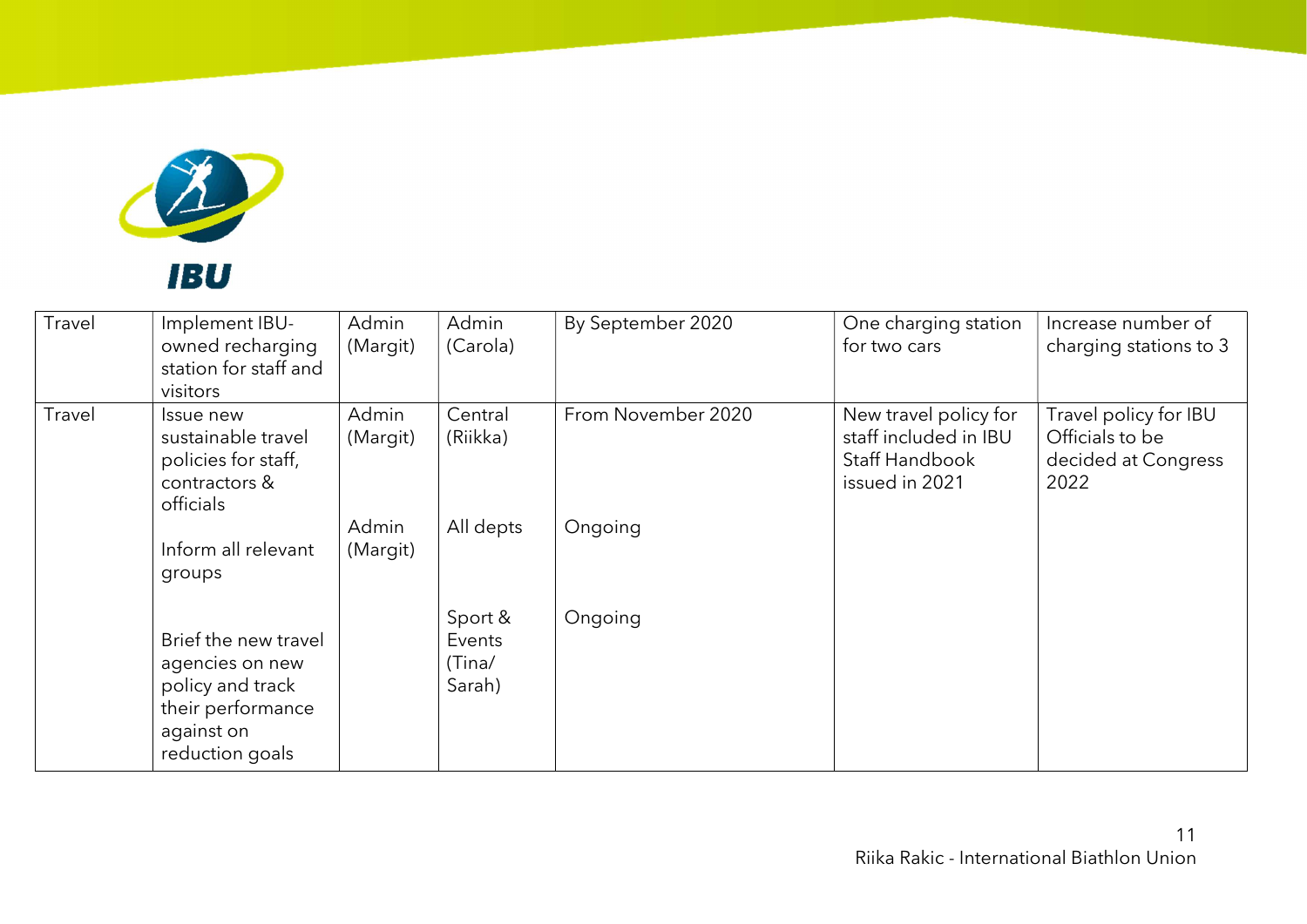

| Travel        | Ensure that each<br>department<br>commits to a<br>minimum of 5%<br>annual reduction in<br>team travel<br>emissions | Central<br>(Niklas) | All depts              | By December 2020 | Reduction in every<br>department (up to<br>75%) except<br>Development and<br>Administration (more<br>staff), note impact of<br>COVID-19! | Keep minimum of 5%<br>annual reduction from<br>2019/2020 as<br>baseline year                      |
|---------------|--------------------------------------------------------------------------------------------------------------------|---------------------|------------------------|------------------|------------------------------------------------------------------------------------------------------------------------------------------|---------------------------------------------------------------------------------------------------|
| Travel        | Develop concept<br>for a company<br>bicycle program<br>(government<br>supported)                                   | Admin<br>(Margit)   |                        | By December 2020 | In progress (1x)<br>normal bike, 1x<br>Cargo bike), to be<br>delivered early 2022                                                        | Delivery latest in<br>Q2/2022                                                                     |
| Own<br>events | Implement policy<br>that a minimum<br>20% of EB<br>meetings are held<br>virtually                                  | Central<br>(Niklas) |                        | By December 2020 | Completed. New EB<br>annual cycle<br>formalized four<br>annual meetings:<br>February, June,<br>September,<br>November                    | Include a sustainable<br>event requirements<br>list in the Congress<br>2024 host<br>questionnaire |
| Own<br>events | Develop an IBU<br>Own Events<br>Sustainability                                                                     | Sport &<br>Events   | Central /<br>Developme | By October 2020  | Completed and<br>being implemented.                                                                                                      | Create a revised<br>Checklist v2.0 with                                                           |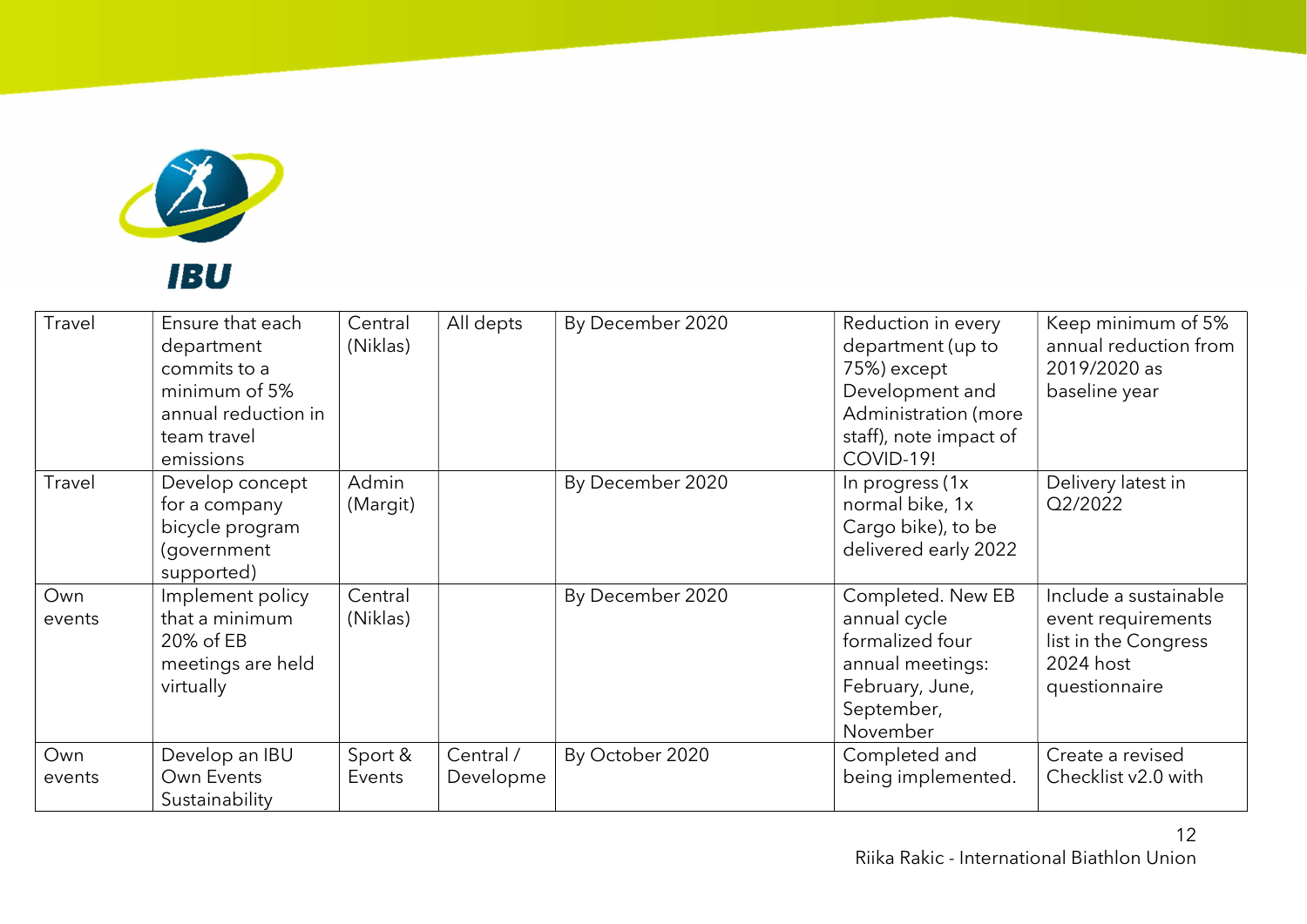

|                   | Checklist, v1.0 and<br>apply to all<br>upcoming events                                                                                                                         | (Tina/<br>Sarah)             | nt (Theresa<br>/ Riikka)     |                   |                                                                                                                 | priorities and fulfil for<br>every event                                                                                                                             |
|-------------------|--------------------------------------------------------------------------------------------------------------------------------------------------------------------------------|------------------------------|------------------------------|-------------------|-----------------------------------------------------------------------------------------------------------------|----------------------------------------------------------------------------------------------------------------------------------------------------------------------|
| Own<br>Events     | Increase IBU Own<br>Events scope and<br>data collection to<br>cover all IBU<br>organized events,<br>including IBU/IOC<br>camps and any<br>activities by the<br>new IBU Academy | Developm<br>ent<br>(Theresa) | Developme<br>nt<br>(Dagmara) | From January 2021 | In progress.                                                                                                    | <b>IBU Academy to</b><br>launch in Q1/2022.                                                                                                                          |
| Office -<br>waste | Enhance waste<br>management<br>implementation<br>and add recycling<br>categories<br>Obtain exact                                                                               | Admin<br>(Margit)            | Developme<br>nt (Theresa)    | By October 2020   | Recycling categories<br>have been<br>implemented but<br>coordination with the<br>cleaning staff is<br>difficult | Add "How to recycle"<br>instructions in every<br>kitchen; hire IBU own<br>cleaning staff who will<br>take care about the<br>correct disposal of<br>waste (recycling) |
|                   | category weights                                                                                                                                                               |                              |                              | From January 2021 | No success with<br>Campus cleaning<br>staff                                                                     |                                                                                                                                                                      |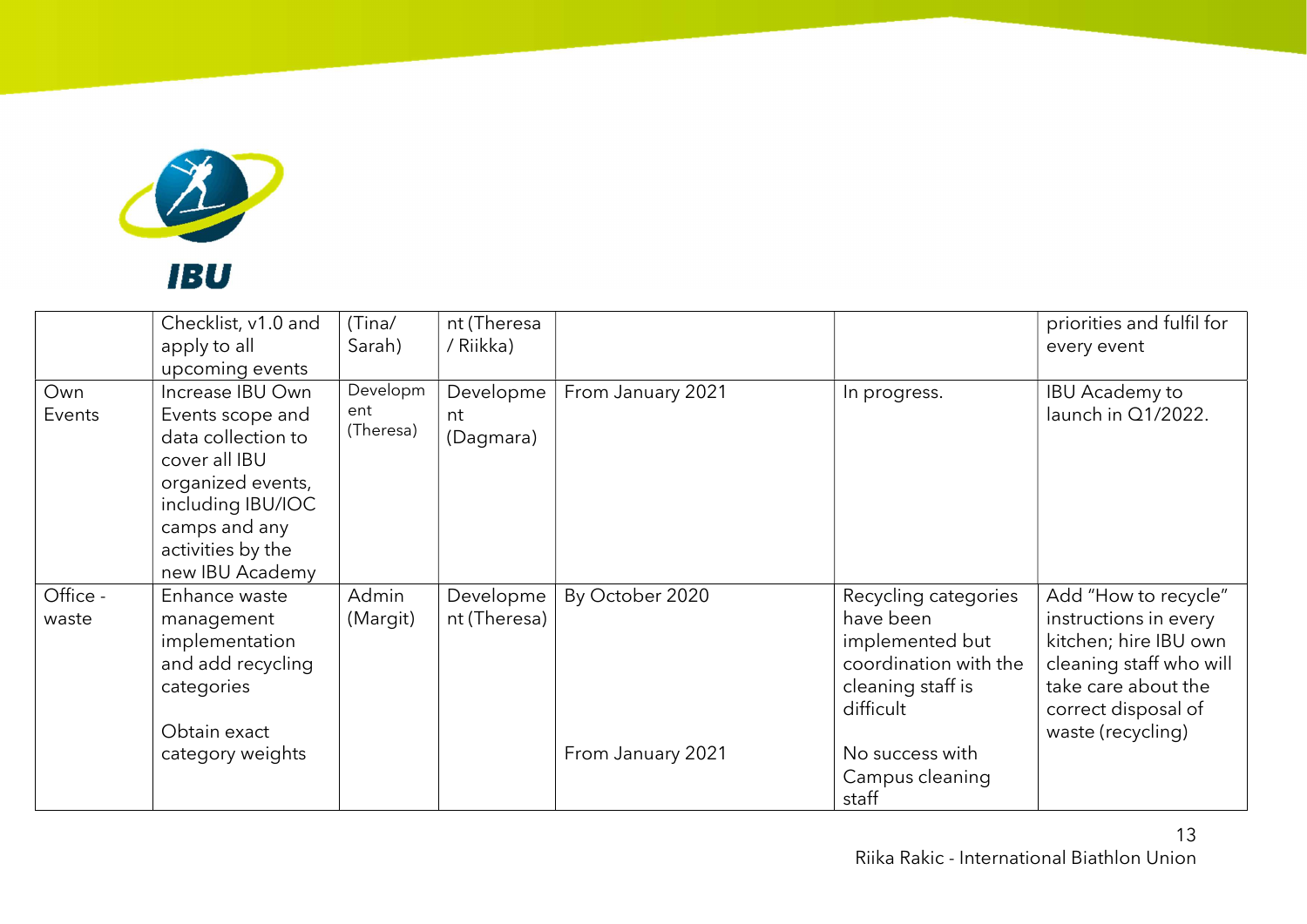

| Office -<br>energy   | Obtain precise<br>power and<br>heating/cooling<br>measurements via<br>own meters       | Admin<br>(Margit)                | Developme<br>nt (Theresa)                                  | From January 2021 | In progress                                                      | Initiate dialogue on<br>higher level with<br>landlord / Campus to<br>install own meters                                                                                           |
|----------------------|----------------------------------------------------------------------------------------|----------------------------------|------------------------------------------------------------|-------------------|------------------------------------------------------------------|-----------------------------------------------------------------------------------------------------------------------------------------------------------------------------------|
| Office -<br>energy   | Assess potential of<br>implementing solar<br>panels on the IBU<br>office roof          | Admin<br>(Margit)                | Central<br>(Niklas)                                        | By June 2021      | In progress                                                      | Address in dialogue<br>with landlord /<br>Campus<br>Conduct HQ energy<br>efficiency<br>measurement with<br>Viessmann                                                              |
| Office -<br>uniforms | Donate all available<br>old IBU uniforms<br>and sport<br>equipment to those<br>in need | Develop<br>ment<br>(Dagmar<br>a) | Sport &<br>Events /<br>Developme<br>nt (Theresa<br>/ Tina) | Ongoing           | Old equipment<br>distributed during<br><b>IBU-IOC Camps 2021</b> | Stock currently in<br>storage to be<br>distributed among<br>staff; Alpine Pro<br>Collection to be<br>distributed during<br><b>IBU-IOC Camps or</b><br>donated to those in<br>need |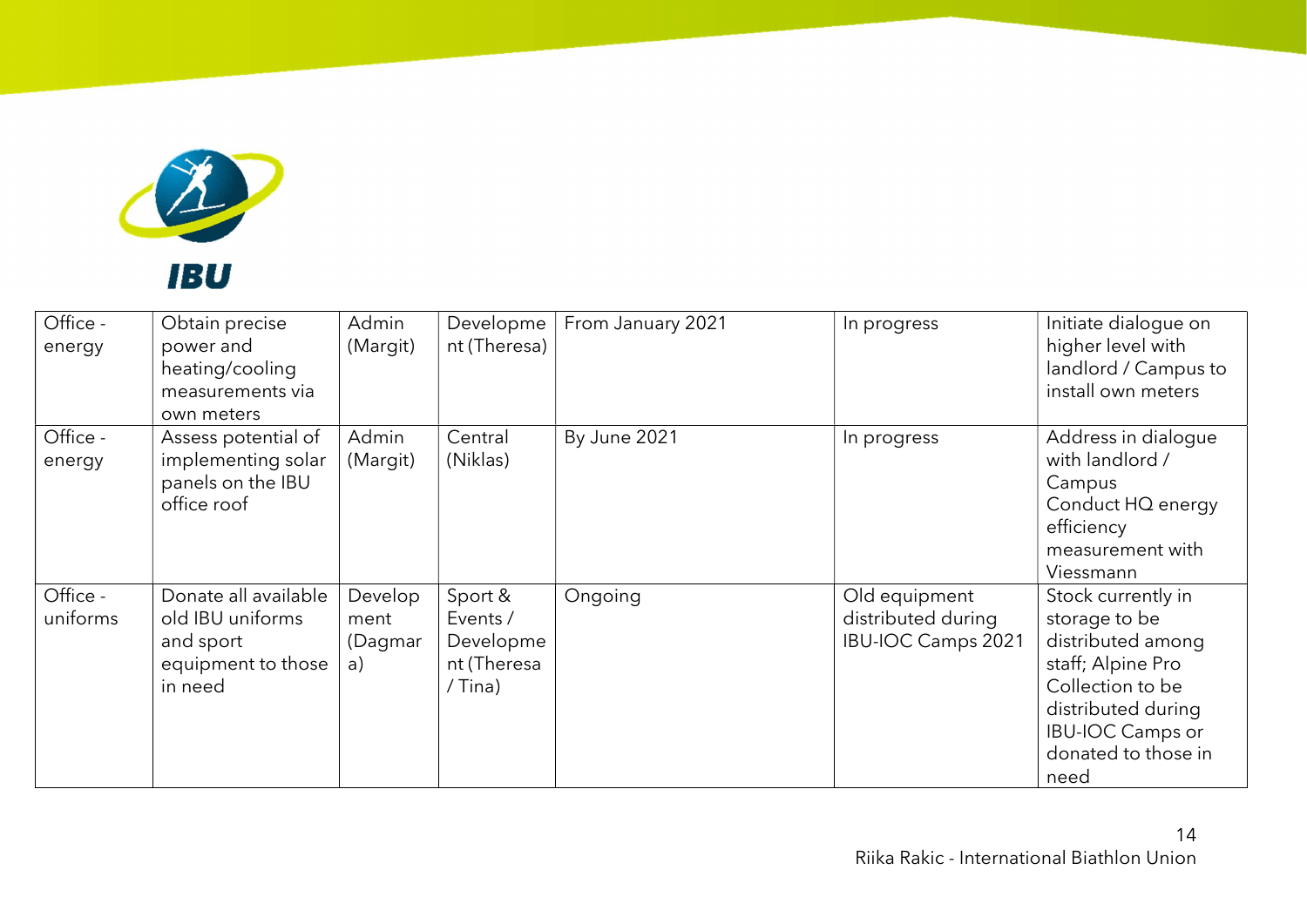

| Office -<br>print                             | Transition from<br>Print to Digital<br>Publications  | Comms<br>(Christian          | Comms<br>(Jaka,<br>Mariya)   | Reduce print production in kg<br>by 50% until end of season<br>2021/2022 on 2019/2020<br>baseline | 19% reduction by<br>end of 2021                               | 50% reduction by end<br>of season 2021/2022               |
|-----------------------------------------------|------------------------------------------------------|------------------------------|------------------------------|---------------------------------------------------------------------------------------------------|---------------------------------------------------------------|-----------------------------------------------------------|
| Office -<br>procureme<br>nt / supply<br>chain | Develop new<br>procurement<br>instruction            | Admin<br>(Margit)            | Central<br>(Riikka)          | By June 2021                                                                                      | Delayed, new<br>deadline February<br>2022                     | Implement new rules,<br>establish a tracking<br>procedure |
| Office -<br>Wildflower<br>Meadow              | Keep a part of the<br>Campus lawn for<br>wildflowers | Develop<br>ment<br>(Theresa) | Admin<br>(Margit/<br>Carola) | By May 2022                                                                                       | In progress,<br>contacted other<br>companies on the<br>Campus |                                                           |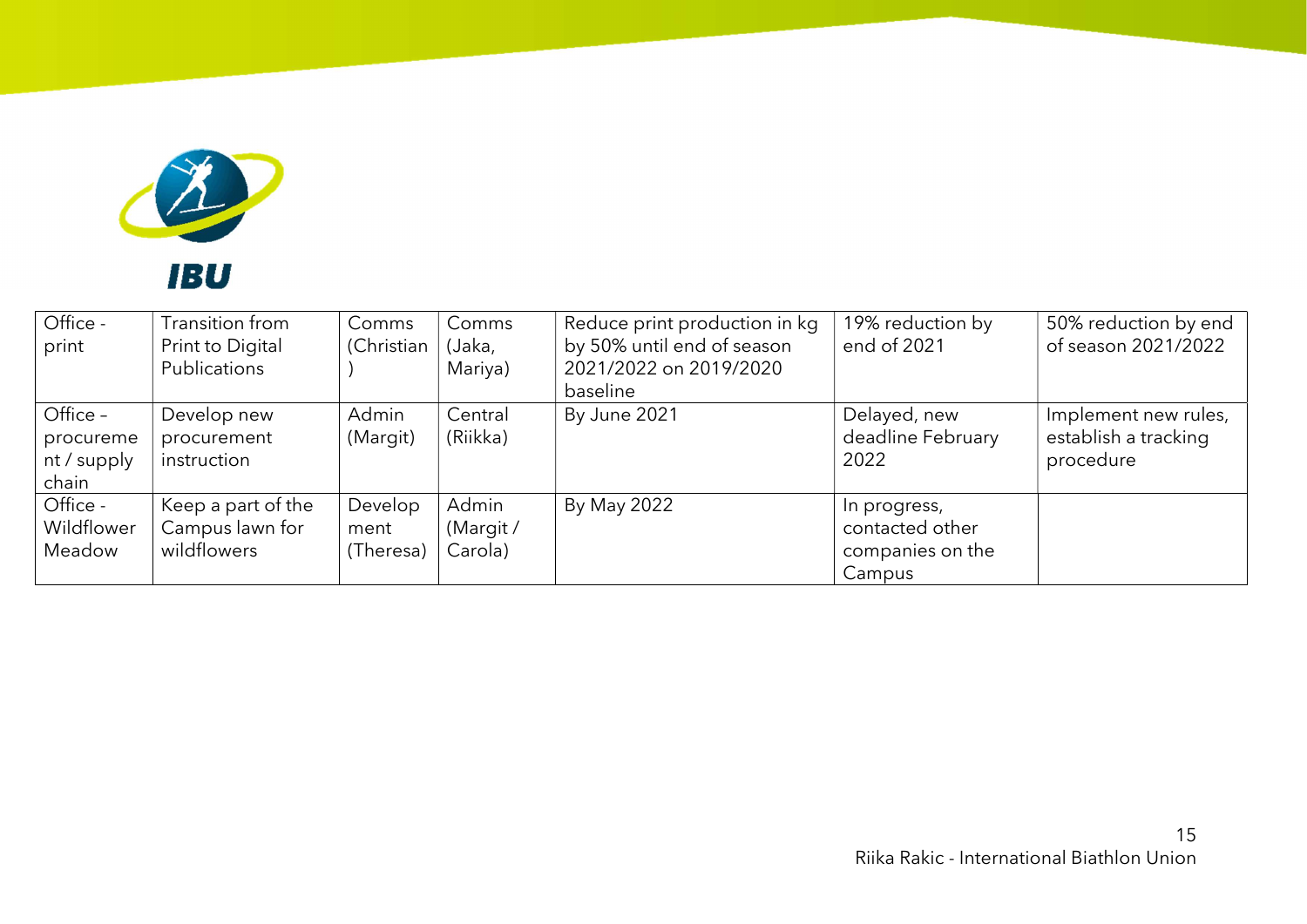

|                     | <b>Level 2: IBU as Event Owner</b>                                                                                                                                   |                                                                |                                                                         |                  |                                                                     |                                                                                                                                                    |
|---------------------|----------------------------------------------------------------------------------------------------------------------------------------------------------------------|----------------------------------------------------------------|-------------------------------------------------------------------------|------------------|---------------------------------------------------------------------|----------------------------------------------------------------------------------------------------------------------------------------------------|
| Scope               | <b>Project</b>                                                                                                                                                       | <b>Lead</b>                                                    | <b>Resourc</b><br>e(s)                                                  | <b>By when</b>   | <b>Status 2021</b>                                                  | <b>New actions</b>                                                                                                                                 |
| Carbon<br>footprint | Create a simplified<br>carbon footprint<br>measurement tool<br>for IBU events with<br>an initial focus on<br><b>IBU World Cups</b><br>and IBU World<br>Championships | Central<br>(Riikka)/<br>Quantis                                | Sport &<br>Event<br>(Felix,<br>Daniel),<br>Develop<br>ment<br>(Theresa) | 11/2020          | Completed                                                           | Move tool online to ease<br>tracking of annual<br>improvement                                                                                      |
|                     | Collect baseline<br>measurements<br>from IBU events,<br>with an initial focus<br>on IBU World Cups<br>and IBU World<br>Championships                                 | Sport &<br>Events<br>(Felix/Da<br>niel)<br>Central<br>(Riikka) | OC <sub>s</sub>                                                         | 2020/2021 season | Initial calculations<br>completed by pilot<br>organizing committees | CO2 measurement<br>implemented as<br>contractual obligation on<br>all OCs during the<br>2021/2022 season<br>Calculate retroactive<br>2019 baseline |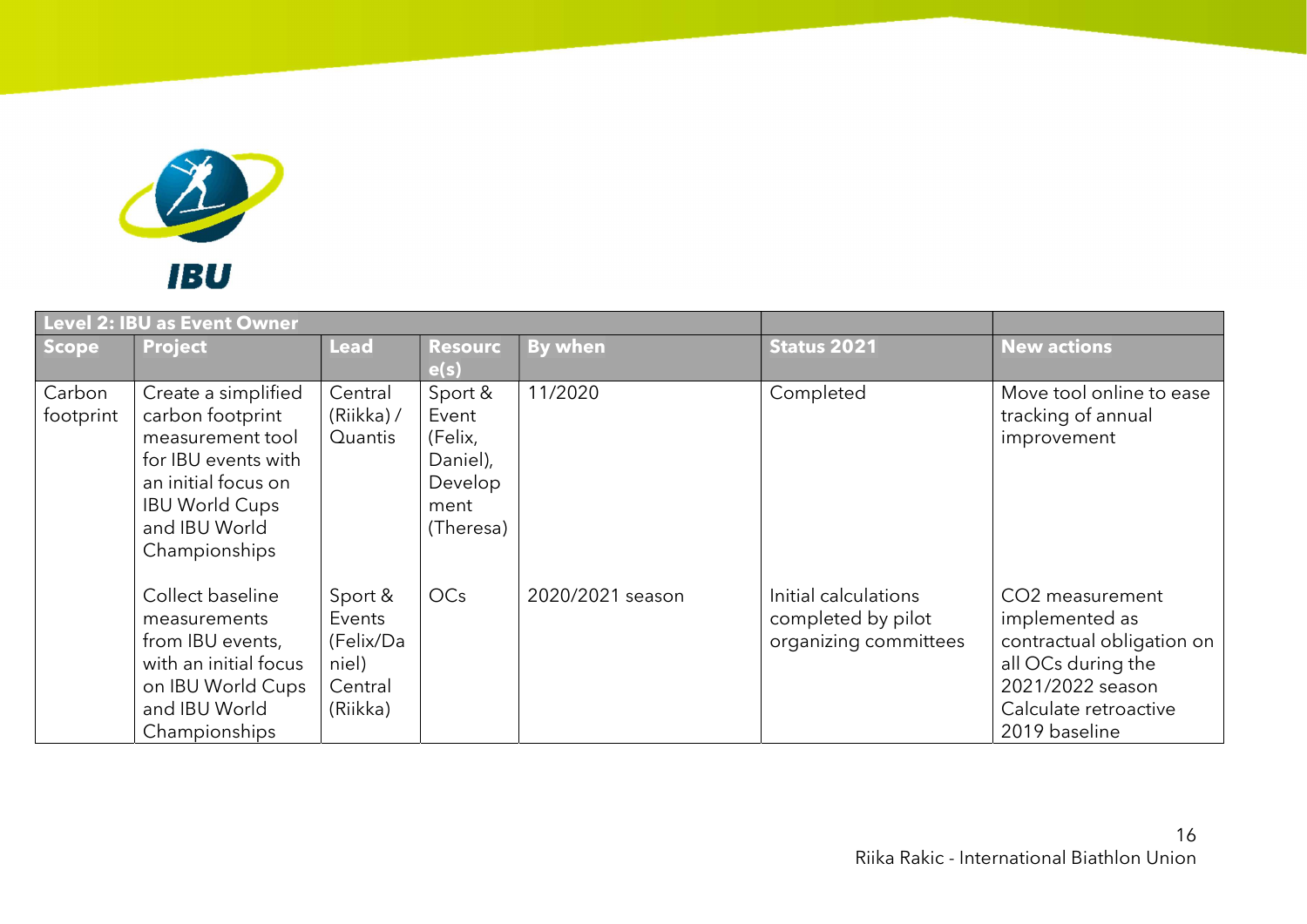

| Energy | Conduct a detailed<br>assessment of<br>energy use for<br>events, especially<br>for TV broadcasting | Central<br>(Niklas).<br>EBU<br>(Franck) | Central<br>(Riikka) | 11/2020 | Delayed | Identify an external<br>consultant |
|--------|----------------------------------------------------------------------------------------------------|-----------------------------------------|---------------------|---------|---------|------------------------------------|
|        |                                                                                                    |                                         |                     |         |         |                                    |

| Level 3: IBU as Leader of Biathlon Family |                                                                                                                     |                                        |                                  |                |                                                                                                            |                                                                                           |  |  |
|-------------------------------------------|---------------------------------------------------------------------------------------------------------------------|----------------------------------------|----------------------------------|----------------|------------------------------------------------------------------------------------------------------------|-------------------------------------------------------------------------------------------|--|--|
| Scope                                     | <b>Project</b>                                                                                                      | <b>Lead</b>                            | <b>Resourc</b>                   | <b>By when</b> | <b>Status 2021</b>                                                                                         | <b>Actions 2022</b>                                                                       |  |  |
|                                           |                                                                                                                     |                                        | es                               |                |                                                                                                            |                                                                                           |  |  |
| <b>NFs</b>                                | Support 10 NFs in<br>developing<br>sustainability<br>strategies and<br>carbon<br>management plans                   | Central<br>(Riikka)                    | Develop<br>ment<br>(Dagmar<br>a) | End of 2022    | No NFs applied for IBU<br>development support in<br>sustainability<br>Established dialogue<br>with key NFs | Separate sustainability<br>support funding from<br>general development<br>support funding |  |  |
| Supplyin<br>g<br>partners                 | Include IBU<br>sustainability annex<br>and code of condut<br>in all supplying<br>partner contracts<br>for 2022-2026 | Sport &<br>Event<br>(Felix,<br>Daniel) | Central<br>(Riikka)              | Q2/2022        | Introduced new annexes<br>to supplying partners in<br>October 2021                                         | Engage in dialogue and<br>complete contracts<br>Q2/2022                                   |  |  |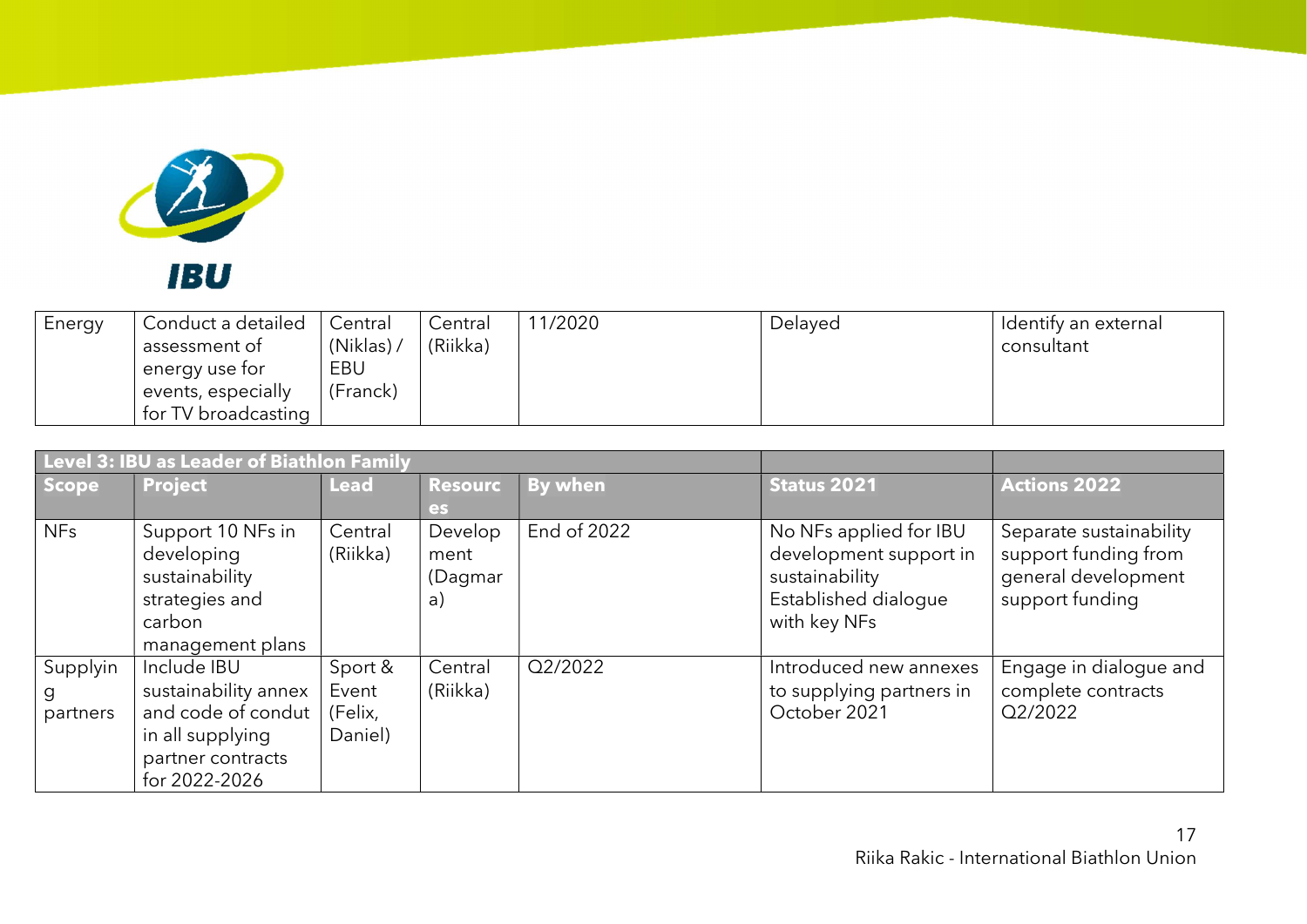

#### 7. Partnerships

The IBU has established relationships with selected organizations to promote climate advocacy and action.

Protect Our Winters (POW) Europe is represented in the IBU Sustainability Expert Reference Group (ERG) and has served as a key partner for the IBU in providing training and tools for the inaugural group of the IBU's Sustainability Ambassadors who were appointed in June 2021.

In April-May 2021, the IBU ran the so-called Biathlon Climate Challenge together with Active Giving using their application platform that converts physical exercise into trees. The campaign resulted in the planting of 100'000 trees through Active Giving's partner charity Eden Reforestation Projects. The IBU expects to expand this project to further IBU stakeholders during the upcoming competition seasons.

The IBU has also worked with Lausanne-based climate consultancy Quantis International to develop a template for calculating the carbon footprint of the IBU's events in an efficient yet accurate manner. Completing this measurement is contractually mandated for IBU events from the 2021/2022 season onward. In the future, the excel based tool will be made available online.

Most recently, the IBU has also partnered with its long-term sponsor Viessmann to conduct an industry grade energy efficiency measurement at select venues, beginning with a leading World Cup organizer and to be followed by the IBU's own headquarters. This is to validate the emission accounting approach and ensure continuous measurement as well as to identify and implement reduction measures available for the IBU event series organizers.